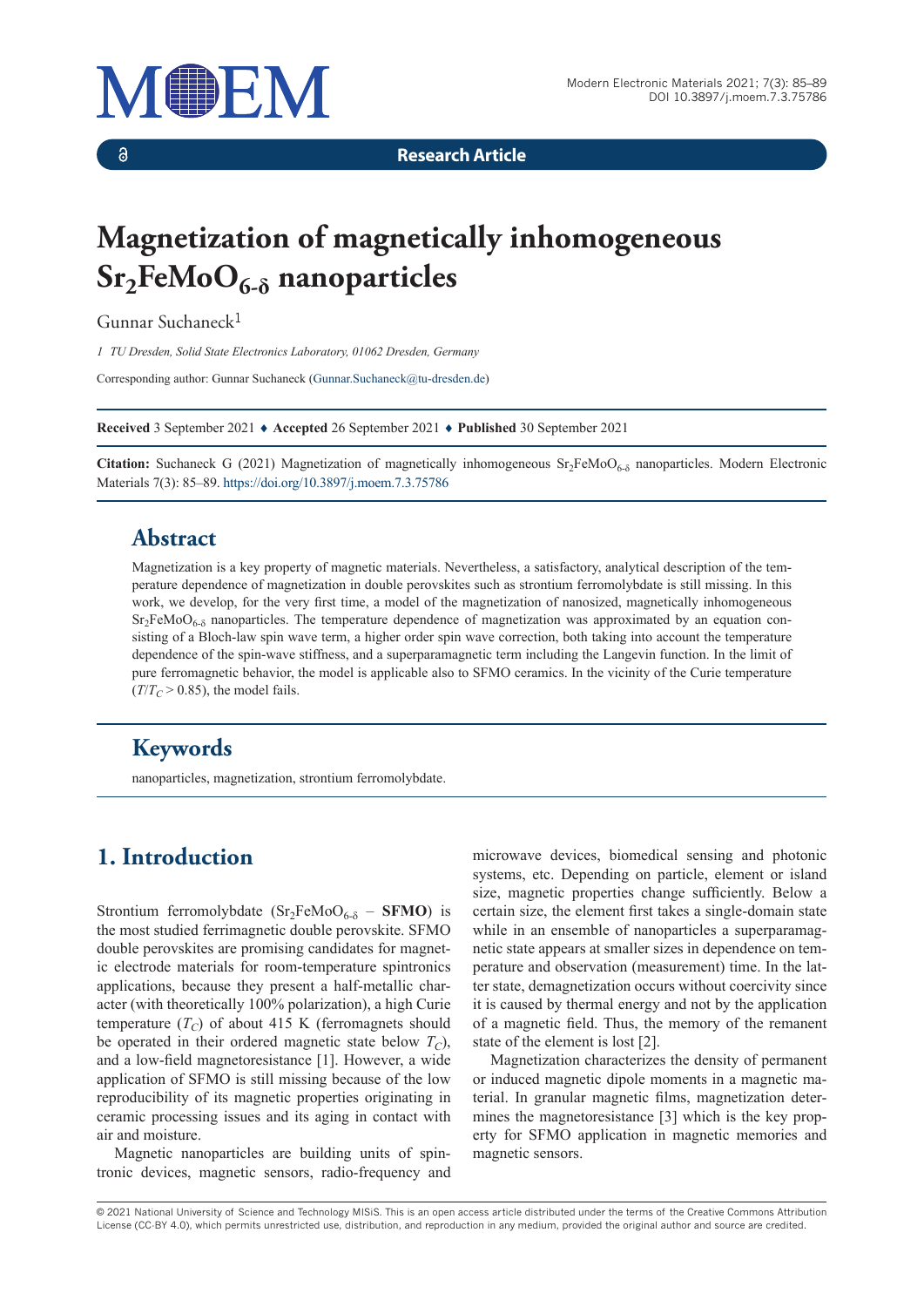Up to now, there is no satisfactory analytical expression for the relative magnetization  $m(T)$ , i.e. the magnetization *M* scaled to the saturation magnetization  $M_s$ , except for the two limiting cases,  $t \to 0$  and  $t \to 1$ , where  $t = T/T_C$  with  $T_C$  the Curie temperature is the reduced temperature. In the first case, a function

$$
m(T) = \left[1 - st^{3/2} - (1 - s)t^{p}\right]^{1/3},
$$
\n(1)

proposed for ferromagnetic metals and alloys [4] is suitable, where the term

$$
m(T) = \left(1 - st^{3/2}\right)^{1/3} \tag{2}
$$

corresponds to Bloch´s 3/2 power law for non-interacting spin waves (magnons) at low temperatures [5]. Here, *s* and *p* in Eq. (1) are fit parameters,  $s > 0$  and  $p > 3/2$ . The adjustable parameter *p* was found to be  $p = \frac{5}{2}$  for Co, Ni, Gd,  $YC_{95}$ ,  $Y_2Fe_{17}$ , GdZn, while for Fe  $p = 4$ . The slope factor *s* can be estimated also by means of semi-classical linear spin wave theory yielding [4, 6–8]

$$
s = \frac{1}{4} \pi^{-3/2} Z_{3/2}(x) \frac{\mu_B}{M_0} \left(\frac{kT_C}{D}\right)^{3/2},
$$
 (3)

with  $\mu_B$  the Bohr magneton,  $M_s$  the saturation magnetization, *k* the Boltzmann constant, and *D* the effective spin wave stiffness coefficient, and the function

$$
Z_p(x) = \sum_{n=1}^{\infty} n^{-p} \exp(-nx),
$$
 (4)

representing the polylogarithm function Li*p*(ξ) with an argument of  $\xi = \exp(-x)$ . In the low field limit  $(x \to 1)$ ,  $Z_{3/2}(x)$  with  $x = \mu_B B/kT$  reduces to the Riemann zeta function ζ(3/2). For SFMO, *D* at low temperatures (0.4 to 10 K) amounts to about  $1.4 \cdot 10^{-21}$  eVm<sup>2</sup> [9]. Quoting *Ms* in terms of the number of Bohr magnetrons per formula unit and taking  $M_s \approx 4 \mu_B/f.u.$  and  $T_C = 415 \text{ K} [1]$ ,

we obtain  $s = 0.477$  for  $B \rightarrow 0$ . On the other hand, fitting Eq. (2) to experimental data of SFMO [1, 10, 11] yields  $s = 0.675$ .

For SFMO, Eqs. (1) and (2) coincides up to about 120 K while reproducing the experimental  $m(T)$  behavior [1, 10, 11] very well up to about 50 K (Fig. 1). At higher temperature, the slope d*m*(*T*)/d*T* becomes smaller than the experimental one, while the slope of Eq.  $(1)$  near  $T_c$  exceeds the experimental value significantly. The last term in Eq. (1) represents for  $p = 5/2$  a higher order correction to the Bloch formula arising from the discreteness of the lattice [6]. This last term may be replaced also by a  $T^2$  term attributed to collective electron behavior [12]. Here, a distinction between  $T^2$  and  $T^{5/2}$  terms can hardly be made since both terms equally well describe the experimental data.

The simulation of the temperature dependent magnetization by Monte Carlo methods and Landau–Lifshitz– Gilbert atomistic spin models [13] yields

$$
m(T) = (1 - t)^{1/3}.
$$
 (5)

This relationship provides for SFMO an initial starting point for *m*(*T*) calculation (cf. Fig. 1). In this case, the inclusion of higher order terms makes the approximation worse.

For  $T \rightarrow T_C$ , the low field limit of  $m(T)$  is given by [14]

$$
n(T) = c\left(1 - t\right)^{\beta},\tag{6}
$$

where  $\beta_{\text{SFMO}} = 1/2$  [10]. This results in  $c \approx \sqrt{3}$ .

An empirical interpolation formula of  $m(T)$  for iron whiskers was presented [15]:

$$
m(T) = \frac{\left(1 - t\right)^{\beta}}{1 - \beta T + At^{3/2} - Ct^{7/2}},\tag{7}
$$

which matches the experimental behavior  $m(T)$  =  $(1 - At^{3/2})$  at  $t \to 0$  with  $m(T) \propto (1 - t)^{\beta}$  at  $t \to 1$ .



**Figure 1.** Temperature dependence of the reduced magnetization of SFMO according to Eq. (1), (2), (5), (6), and (7) in comparison with experimental data [1, 10, 11].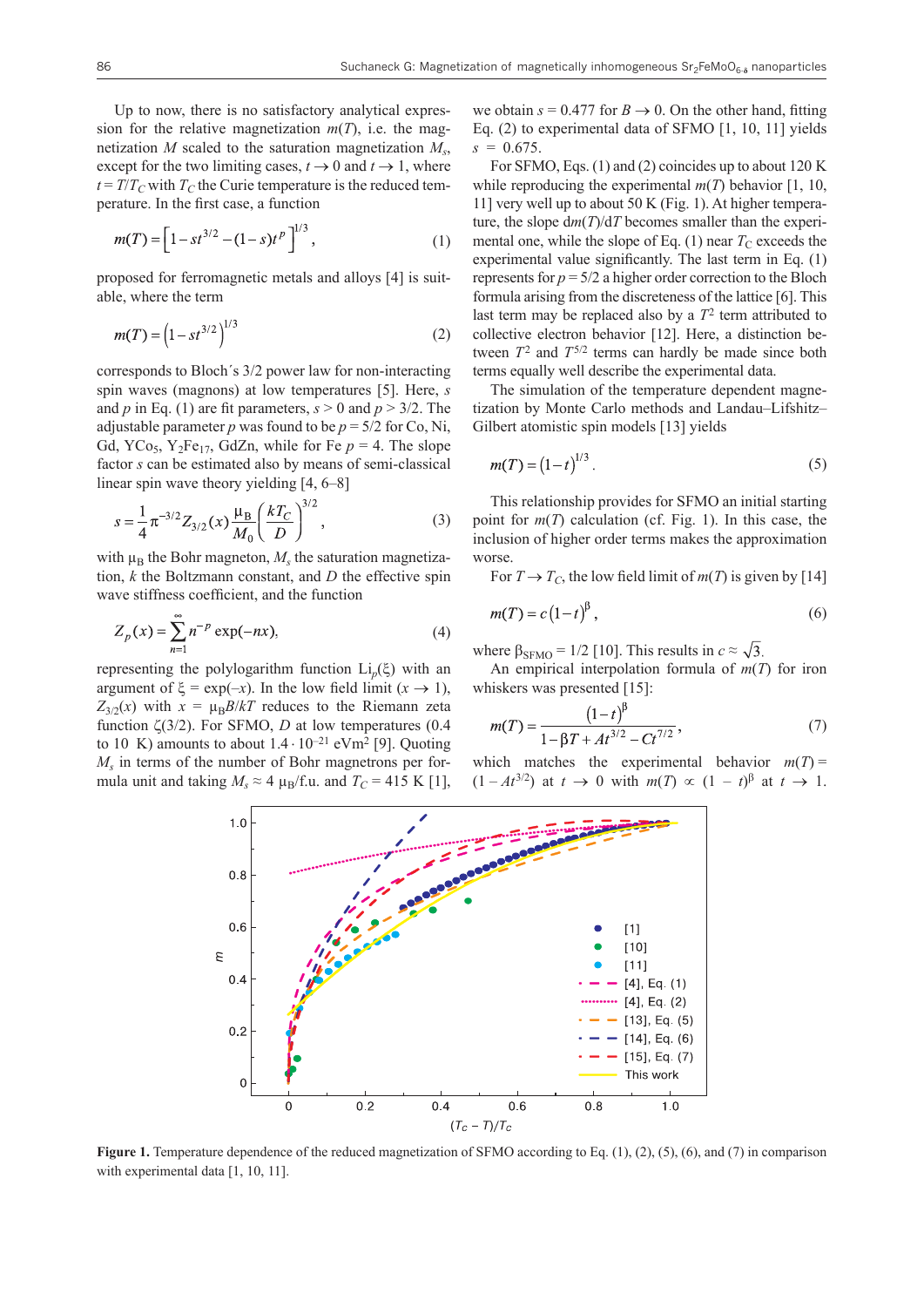The  $t^{7/2}$  term was chosen to improve the fit to the experimental data. Thereby, the coefficient *C* was determined by matching the interpolation formula and the  $t \to 0$  behavior for  $t \to 1$ . Both, Eq. (6) and Eq. (7) are not suitable approximations for SFMO.

Figures 1 compares values of *m*(*T*) calculated by means of the discussed above equations with experimental data [1, 10, 11] and the model of this work for pure ferrimagnetic behavior. In order to compare samples with different  $T_C$ , a reduced temperature scale  $(T_C-T)/T_C$  was applied. Only Eq. (5) and the model of this work provide satisfactory results.

Recently, an inhomogeneous magnetic state was obtained in SFMO nanoparticles fabricated by solid-state reaction from partially reduced  $S$ rFeO<sub>3-*x*</sub> and  $S$ rMoO<sub>4</sub> precursors studying the temperature dependences of the magnetization measured in the field-cooling **(FC)** and zero-field-cooling **(ZFC)** modes and small-angle neutron scattering [16]. This state was attributed to the frustration of the exchange bonds and the realization of various magnetic states – antiferromagnetic, ferrimagnetic, and superparamagnetic, when the spin inversion does not change the energy of the system in a wide range of temperatures. In another report by [17], the Mössbauer spectrum of SFMO fine particles of about 30 nm size consisting of small traces of  $\text{SrMoO}_4$  revealed a paramagnetic doublet above a blocking temperature of 45 K, while the spectrum of a similar sample with a size of 197 nm taken at 77 K included superparamagnetic, ferrimagnetic and surface contributions. The coexistence of different magnetic phases – superparamagnetic, ferromagnetic and paramagnetic – was revealed in single phase  $Mg_x Zn_{1-x}Fe_2O_4$ nanoparticles by Mössbauer spectroscopy and curve fitting of the magnetic field dependence of the magnetization [18]. It was attributed to the distribution of particle size in the samples. Other magnetically inhomogeneous systems with ferroelectric and superparamagnetic components include, for instance, composites of Со–Р alloy with ultradispersed corundum and detonation nanodiamond [19].



**Figure 2.** Fractional change of magnetization ∆*M*/*Ms* induced by the spin-wave  $T^{3/2}$  and  $T^{5/2}$  terms of Eq. (8).

In this work, a model is developed which describes the temperature dependence of magnetization of nanosized and magnetically inhomogeneous SFMO nanoparticles.

#### **2. Methods**

The temperature dependence of the reduced magnetization  $M/M_s$  when measured in the FC mode was approximated by an equation consisting of a Bloch-law spin-wave term, a higher order spin-wave correction, and a superparamagnetic term including the Langevin function *L* [19]

$$
m(T) = m_{FM} \left( 1 - ET^{3/2} - FT^{5/2} \right) +
$$
  
+ 
$$
m_{SPM} L \left( \frac{\mu_{\text{eff}} B}{kT} \right),
$$
 (8)

where  $m_{FM}$  is the reduced ferrimagnetic magnetization,  $m_{SPM} = N_{SPM} \mu_{eff} / M_s$  the reduced superparamagnetic magnetization of  $N_{SPM}$  particles, and  $\mu_{eff}$  the effective magnetic moment of the superparamagnetic phase which is a fitting parameter in the order of  $3 \cdot 10^4 \mu_B$  [20]. Contrarily to [19], we do not fit the coefficients *E* and *F* to experimental data, but calculate them by means of spin-wave theory. In the long wavelength approximation, the coefficients *E* and *F* are given [6, 12, 21]

$$
E = \frac{g\mu_B V}{M_s} Z_{3/2} \left(\frac{\mu_B B}{kT}\right) \left(\frac{k}{4\pi D}\right)^{3/2},\tag{9}
$$

where *g* is the Landé spitting factor, and *V* the volume of a unit cell given by

$$
V = \frac{M_{SFMO}}{\rho_{SFMO} N_A},\tag{10}
$$

with *M* the molar mass,  $\rho$  the density and  $N_A$  the Avogadro constant, and

$$
F = \frac{3\pi}{4} \frac{g\mu_B V}{M_s} \left\langle r^2 \right\rangle Z_{5/2} \left( \frac{\mu_B B}{kT} \right) \left( \frac{k}{4\pi D} \right)^{5/2},\tag{11}
$$

where  $\langle r^2 \rangle$  is a the range of exchange interaction amounting for only nearest-neighbor exchange  $\langle r^2 \rangle = a^2 = V^{2/3}$ with *a* the lattice parameter of one unit cell. Here, the saturation magnetization  $M<sub>s</sub>$  is quoted in terms of the number of Bohr magnetrons per formula unit. The temperature dependence of the spin-wave stiffness constant is given by [21, 22]:

$$
D(T) = D(0) \left[ 1 - \pi \left\langle r^2 \right\rangle \frac{g \mu_B}{M_s} Z_{5/2} \times \right] \times \left( \frac{\mu_B B}{kT} \right) \left( \frac{kT}{4\pi D(0)} \right)^{5/2} .
$$
 (12)

Also here, the long wavelength approximation was considered. The decrease of *D*(*T*) with temperature increases the coefficients *E* and *F*. In manganites close in the vicinity of  $T_c$ , Eq. (12) overestimates  $D(T)$  significantly [23] limiting the temperature range of the model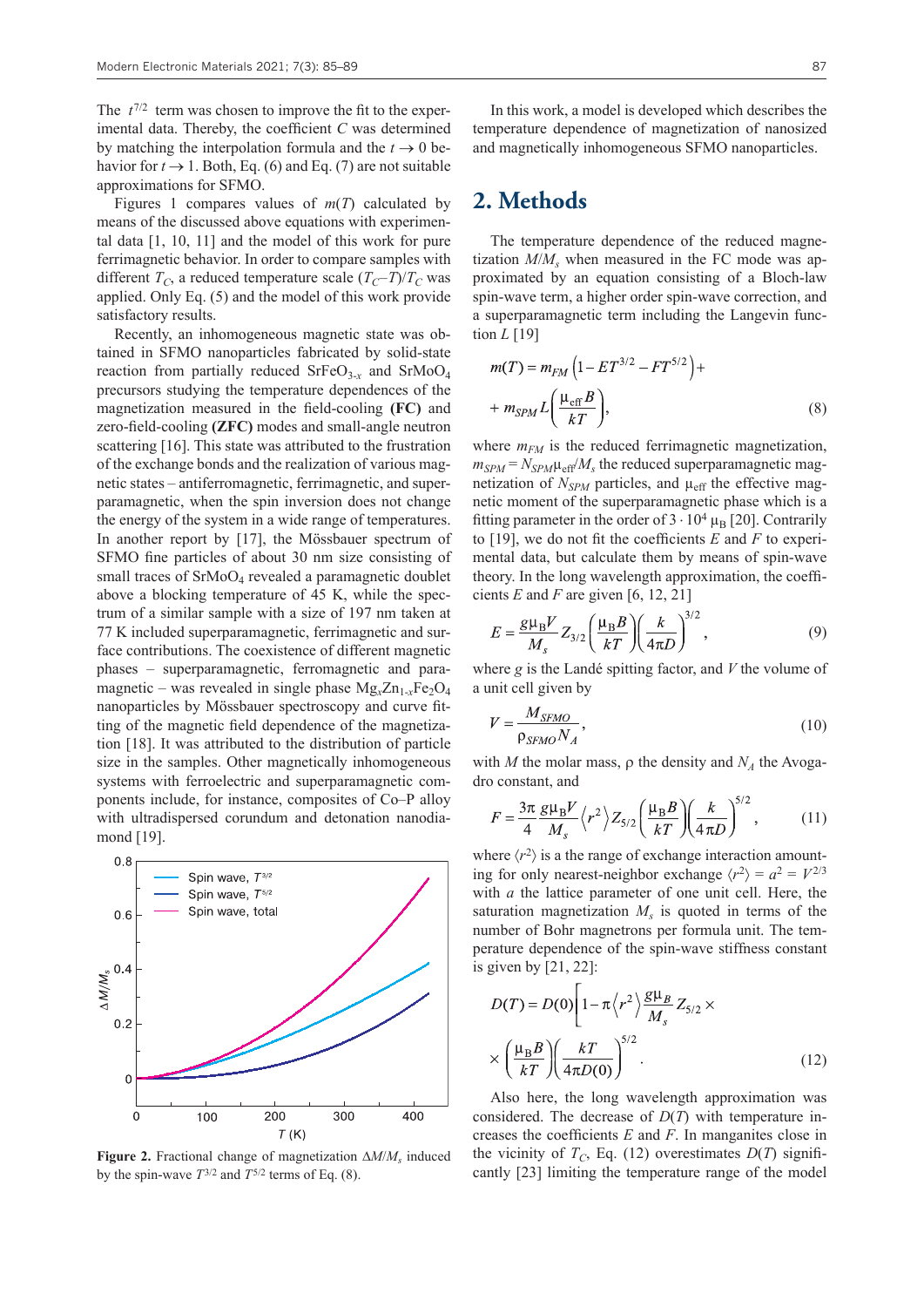

**Figure 3.** *m*(*T*) calculated by means of Eq. (8) for different fractions ξ.

to  $t \le 0.85$ . Note that the coefficients of the  $T^{5/2}$  term in Eqs. (11) and (12) are identical except for the numerical factor of 3/4.

## **3. Results and discussion**

For all calculations, the Curie temperature was fixed to  $T_C = 420$  K, the saturated magnetization to  $M_s =$ 3.75  $\mu$ B/f.u., the the Landé spitting factor g to  $g \approx 2$ , the low temperature spin-wave stiffness constant to  $D(0)$  =  $1.4 \cdot 10^{-21}$  eVm<sup>2</sup>, the range of exchange interaction to  $\langle r^2 \rangle = a^2$ , the magnetic flux density to  $B = 10$  mT, and the effective magnetic moment of the superparamagnetic phase to  $\mu_{\text{eff}} = 3 \cdot 10^4 \,\mu_{\text{B}}$ . The latter corresponds  $1.18 \cdot 10^4$ spins in a particle of a volume of about  $1460 \text{ nm}^3$ . Figure 2 illustrates the fractional change of magnetization ∆*M*/*Ms* of ferromagnetic SFMO induced by the spinwave  $T^{3/2}$  and  $T^{5/2}$  terms of Eq. (8). Above 200 K, the values of ∆*M*/*Ms* are probably slightly overestimated since the appearance of magnetic disorder in SFMO induces a pronounced extrinsic damping of spin waves [24]. On the other hand, above 360 K in the vicinity of the Curie temperature, ∆*M*/*Ms* will be significantly larger than predicted as a result of an incorrect description of *D*(*T*), Eq. (12), in this temperature range.

Figure 3 compares values of  $m(T)$  calculated by means of Eq. (8) for different fractions ξ = *FM*(*FM* + *SPM*). For sake of simplicity, we have assumed  $M_s^{SPM} =$  $M_s^{FM}(1 - \xi)$ . The *m*(*T*) behavior changes from a curve with increasing with temperature slope to a curve with decreasing with temperature slope. This change in the curve shape is in qualitative agreement with the one obtained in [17]. A quantitative comparison is not possible since the difference in the values of  $M_s^{FM}$  and  $M_s^{SPM}$  is not known. For  $\xi = 1$  the model describes ferrimagnetic

SFMO without any fitting parameter (cf. Fig. 1). Here, the agreement with experiment can be improved by using more reliable physical parameters, taking into account the damping of spin waves by magnetic disorder and improving modeling of the spin-wave stiffness constant *D*(*T*) in the vicinity of the Curie temperature.

# **4. Conclusions**

Magnetically inhomogeneous nanoparticles can be analyzed by measuring the temperature dependence of the magnetization. A model for the determination of ferrimagnetic and superparamagnetic fractions of SFMO nanoparticles is presented in this work. In the limit of pure ferrimagnetic behavior, the model is applicable also to SFMO ceramics. However, it overestimates the magnetization change at higher temperatures (> 200 K) since the appearance of magnetic disorder in SFMO induces a pronounced extrinsic damping of spin waves [24]. In the vicinity of the Curie temperature  $(T/T_C > 0.85)$ , the model fails. The model provides a base for the design of spintronic devices, magnetic sensors as well as for medical application of magnetic particles, e.g., contrast agents in clinical MRI magnetic resonance imaging or local heating using strong magnetic AC-fields (hyperthermia).

# **Acknowledgements**

This research was funded by the European Union within the scope of the European project H2020-MSCA-RISE-2017-778308–SPINMULTIFILM. The author has benefited from valuable discussions with N.A. Sobolev, N.A. Kalanda and E. Artiukh.